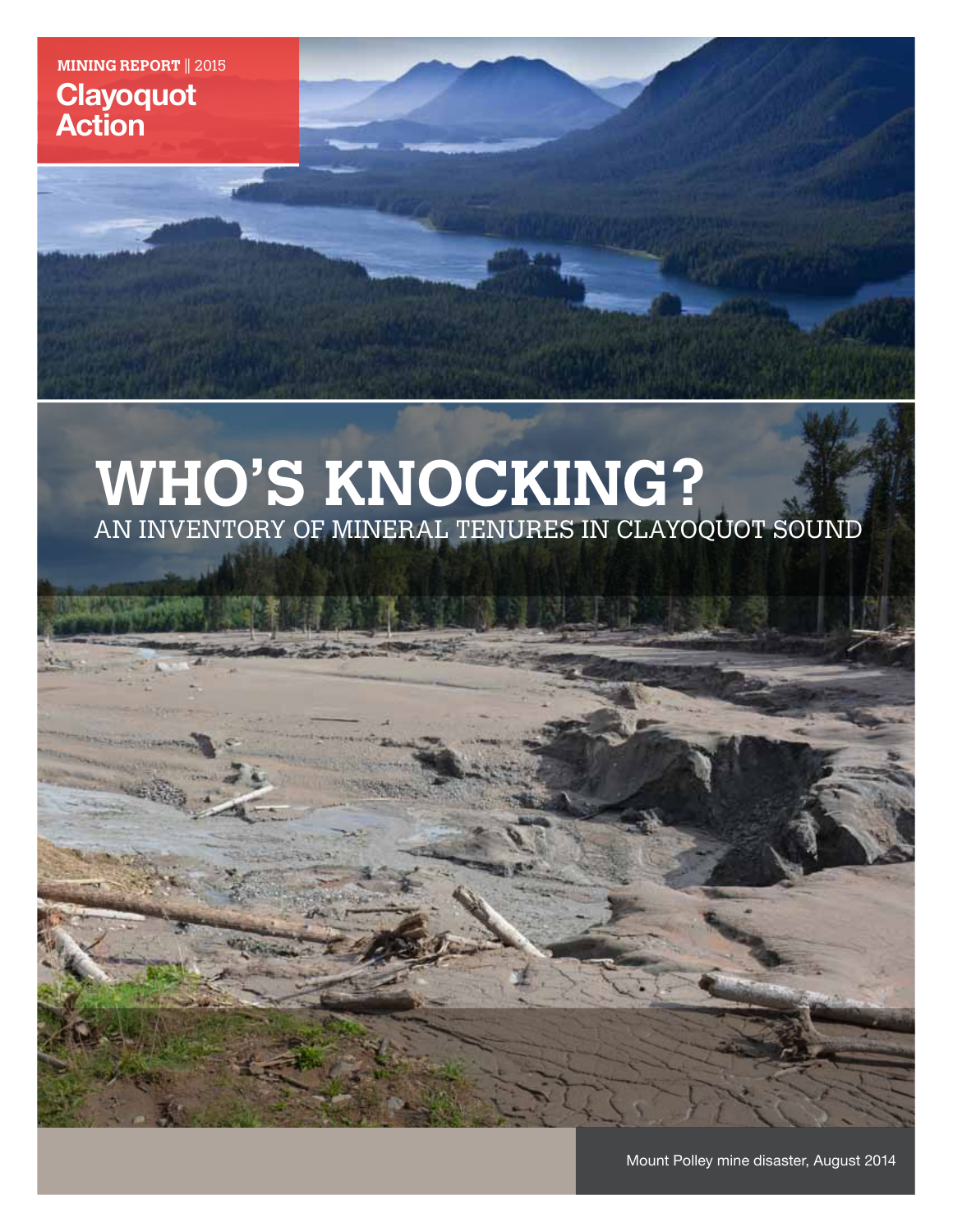# **EXECUTIVE SUMMARY**

This report represents a collaboration between Clayoquot Action and Fair Mining Collaborative.

Clayoquot Action is a Tofino-based conservation society, whose mission is to protect the biocultural diversity of Clayoquot Sound on the west coast of Vancouver Island.

Fair Mining Collaborative provides technical and practical assistance around the issues and impacts of mining to First Nations people and local communities in British Columbia in the quest to shape a healthy future for families, land, water, and wildlife.

Volunteers and staff of Clayoquot Action were trained by Fair Mining Collaborative to use the Mineral Titles Online (MTO) system, an online catalogue of mineral titles operated by the government of British Columbia. Volunteers then conducted an inventory of mineral claims in the Clayoquot Sound UNESCO Biosphere Reserve region, in Hesquiaht, Ahousaht and Tla-o-qui-aht First Nations territories.

It was found that 5.8% of the study area is under some form of mineral title, with a total of 257 claims held by 23 licensees. As recently as 2010, 24.5% of the region was under mineral tenure—the area covered has fallen due to the low price of minerals. This highlights the 'boom and bust' nature of the mining industry. Note that claim staking will likely increase again if and when metal prices rebound.

This report includes a map of the titles as well as profiles of the people and companies looking for minerals in Clayoquot Sound, including what type of minerals they are seeking. It also includes the most recent activity on these claims and the scope of that activity.

**The purpose of this report is to help communities in Clayoquot Sound understand who has an interest in the land, what they are looking for, and how serious they are about development.**

Typically, community participation has been limited to the narrow 180-day window of an environmental assessment period for a new mine development. This response can involve hundreds of hours of work and the hiring of experts at huge cost to the community.

However, if a new mine or a mine expansion falls below certain thresholds (75,000 tonnes annual production or 75 hectares in size, respectively) an environmental assessment is not required before the issuance of a mining permit. The same is true for all exploration and prospecting work of the kind noted in this report. The only requirement for any and all work, short of a major mine development, is a Notice of Work for any exploration by mechanical means. Low-level exploration or 'prospecting' requires no permit, and neither level involves an environmental assessment or public participation. And almost all of it occurs outside of public knowledge.

In addition, the recent tailings dam breach at Imperial Metals' Mount Polley mine in northern Secwepemc territories provides further context and significance to this report.

The Mount Polley disaster has shown that although local communities share few of the benefits of mining, they also bear the brunt of ecological and social impacts. This disaster has demonstrated that the BC government is not only unable to regulate mines safely, but that it is completely unprepared to respond adequately when things go wrong.

The Province of British Columbia is clearly pushing to see more new mines opened on Crown lands. On January 26, 2015, Premier Christy Clark announced millions of dollars to fast track the permitting and approval of new mines.

Her announcement was made in light of the recent 2014 *Tsilhqot'in Nation v. British Columbia* Supreme Court of Canada ruling, which recognized Aboriginal title of the Tsilhqot'in First Nation on June 26, 2014. A new legal landscape is emerging that offers the prospect of a more responsible approach to land stewardship, especially on the unceded traditional lands of First Nations (which includes most of British Columbia).

Clayoquot Action and the Fair Mining Collaborative are working to ensure that the people of Clayoquot Sound are prepared to respond to the implications and consequences of mining in the area. This report is a first step in gathering the information necessary to start meaningful dialogue about mining in Clayoquot Sound. Our aim is to increase the transparency of the mining process and its potential to encroach and irrevocably harm the land, water, wildlife, and people of Clayoquot Sound and to support all voices that have yet to be heard.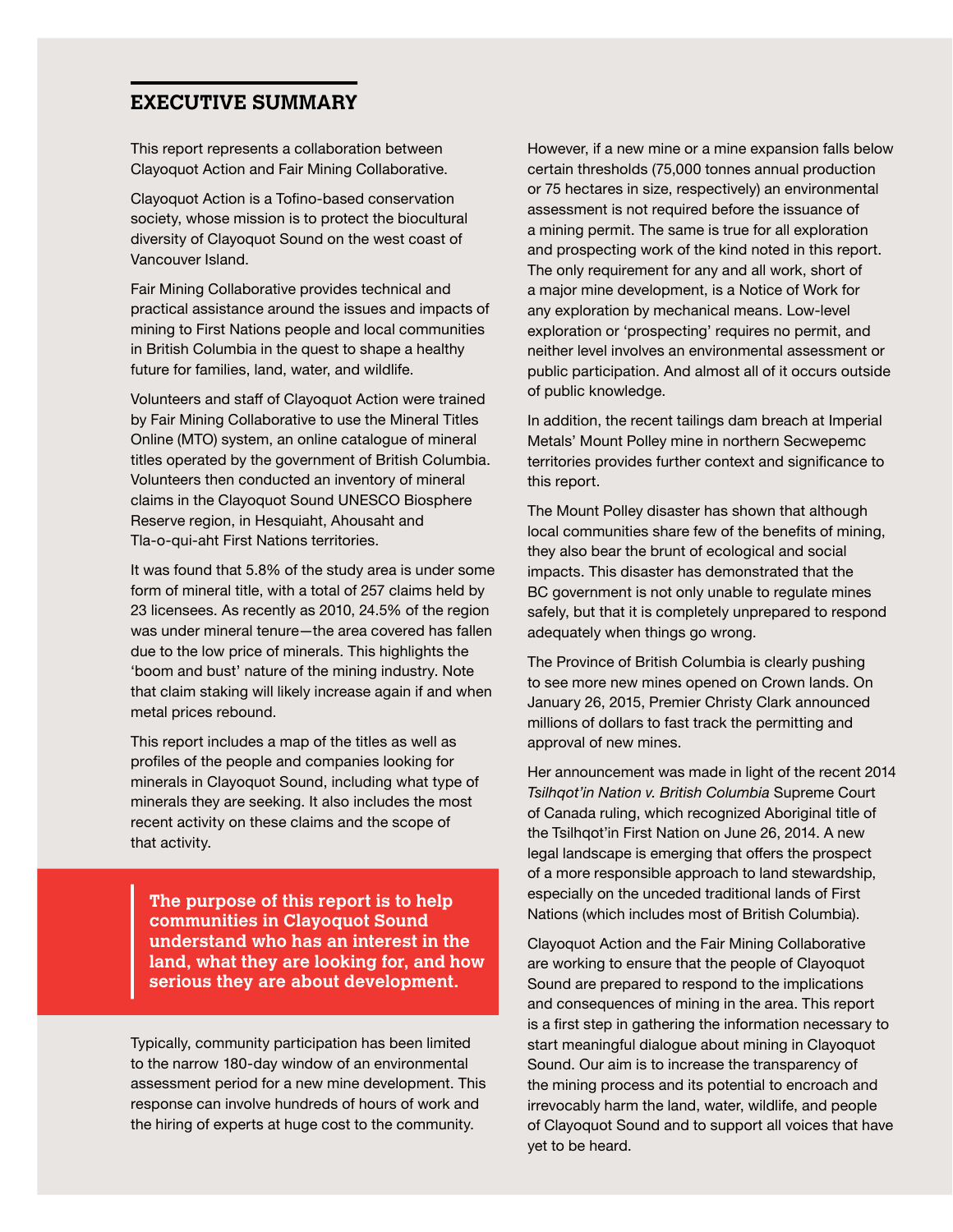#### **Advanced exploration**

Disturbance of the ground by mechanical means such as trenching, blasting, excavating, building camps, induced polarization surveys with exposed electrodes. Exploration at this level requires a Notice of Work permit.

#### **Free Miner**

A person who holds a valid Free Miner Certificate issued under the Mineral Tenure Act.

#### **MTO System**

As of 2005, all administration related to mineral claims is completed online through Mineral Titles Online (MTO) and no physical staking is permitted. MTO now uses one single map of British Columbia that divides the province into 8 million cells.

#### **Mineral Claim**

A mineral claim is the lowest level of tenure; it is a claim to the subsurface rights below an area.

### **Mineral Lease**

A mineral lease is the most secure form of tenure. Unlike a claim, it is an interest in land and conveys to the holder the minerals within and under the leasehold. Leases can secure a group or groups of mineral claims for up to 30 years.

### **Notice of Work**

This is the document First Nations will receive (also known as a Referral) when a miner begins advanced exploration.

### **Prospecting**

Exploration involving geochemical, geological, geophysical (airborne), the use of hand tools, or the cutting of grid lines that does not involve the felling of trees. Prospecting does not require a Notice of Work permit.

### **Statement of Work**

Submitted annually as a requirement, a SoW summarizes the type of work and the area(s) of work undertaken by a miner. Summaries are available on the MTO. SoW Reports detailing which specific claims received specific shares of the work are available for a fee upon request. Work must be done to retain a claim or lease. In lieu of work, a miner may make payments.

# **GLOSSARY INCORPORATED FREE MINERS**

CATFACE COPPER MINES LTD. is a subsidiary of Imperial Metals, acquired through Imperial's 2009 merger with Selkirk Metals Corporation. Prior to Selkirk's exploration of the Catface deposit, Falconbridge Limited worked on the property from discovery in 1960 through 1989 and performed extensive surface exploration and several phases of diamond drilling. The property consists of 145 contiguous two-post claims, of which 117 have been surveyed into a mining lease. The company owns a total area of 3,957 hectares. Of the claims, nine had work performed in December of 2014. The key commodities of interest are Copper and Molybdenum.

200-580 Hornby St Vancouver BC CANADA V6C 3B6 (604) 669-8959 FMC Certificate Number 110223854 Incorporation Number BC0767155

ELECTRUM RESOURCE CORPORATION is a private company owned 60% by director John J. Barakso and 40% by members of his family. Mr. Barakso has also been the Chairman of Finlay Minerals Ltd. since May 2012 and Director since December 24, 1999.

Electrum owns 12 claims in Clayoquot Sound totaling 2390.81 ha, including several claims near Ellswick Lake, above Toquart Bay, and others in the upper Kennedy River area, west of 5040 Peak. Five of the claims had work performed in 2012 and exploration focuses on Gold and Copper.

912–510 Hastings St W Vancouver BC CANADA V6B 1L8 FMC Certificate Number 110228224 Incorporation Number BC0268239

GONZAGA RESOURCES LTD. is an exploration company based in Mission B.C. The company is engaged in exploration, development and exploitation of mineral resources in Canada. As of December 30, 2010, Gonzaga has held 10 claims on the west side of Kennedy River totalling 803.02 ha. The most recent work on all ten claims was recorded in April of 2014.

8888 Shook Rd. Mission BC CANADA V2V 7N1 FMC Certificate Number 110221648 Incorporation Number BC0878006

**LOGAN RESOURCES LTD** is a junior exploration company that has owned over 200 titles in B.C., chiefly spread between the Quesnel area and the Kennedy River area. Logan Resources currently owns 30 claims in the Kennedy area totaling 11,752.56 ha. Interest on the property revolves chiefly around the former Brynnor Iron (magnetite) deposit developed by Noranda Mines in the 1960s. One claim had work performed in 2012; the rest had payments made in lieu of work.

1240–1140 W Pender St Vancouver BC CANADA V6E 4G1 (604) 681-8030 FMC Certificate Number 110224009 Incorporation Number BC0177147

**SELKIRK METALS CORPORATION** is a Vancouver-based mineral exploration and development company. Selkirk Metals merged with Imperial Metals on November 2, 2009.

Selkirk owns 18 active claims on the Catface Mountain Cliff Zone totaling 4660.67 ha. Other properties in B.C. include Wasi Creek, 150 km NW of Mackenzie; the Kneb Property, located 70 km northwest of Revelstoke; the LJ Property, located 35 km north-northeast of Revelstoke; and Ruddock Creek, Selkirk's flagship property, in the Kamloops and Revelstoke mining divisions. Of Selkirk's 18 properties in Clayoquot Sound, 3 had work performed in November 2014. Exploration in Clayoquot Sound focuses on Copper, Molybdenum and Gold.

Selkirk also owned what is known as the Fandora gold property in the Tranquil valley. Ownership of the property was transferred from Selkirk Metals to Imperial Metals Corp. and work was performed on the property in 2013. However, since then the company has made payments in lieu of performing work. The Fandora property, measuring 379.59 ha, lies in the centre of several large claims still registered to Selkirk Metals, at the head of Tranquil Inlet.

200–580 Hornby Street Vancouver BC CANADA V6C 3B6 FMC Certificate Number 110226823 Incorporation Number BC0865420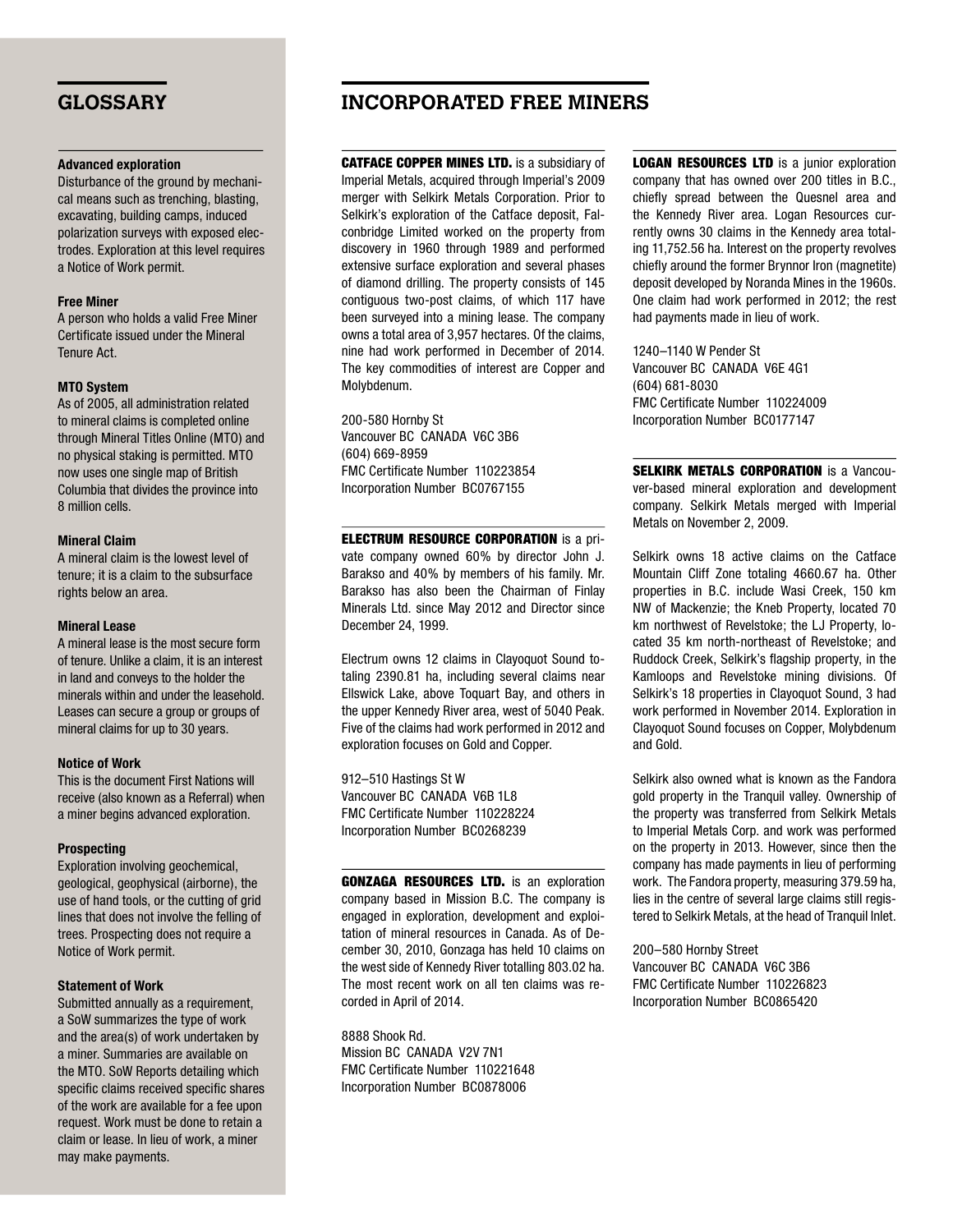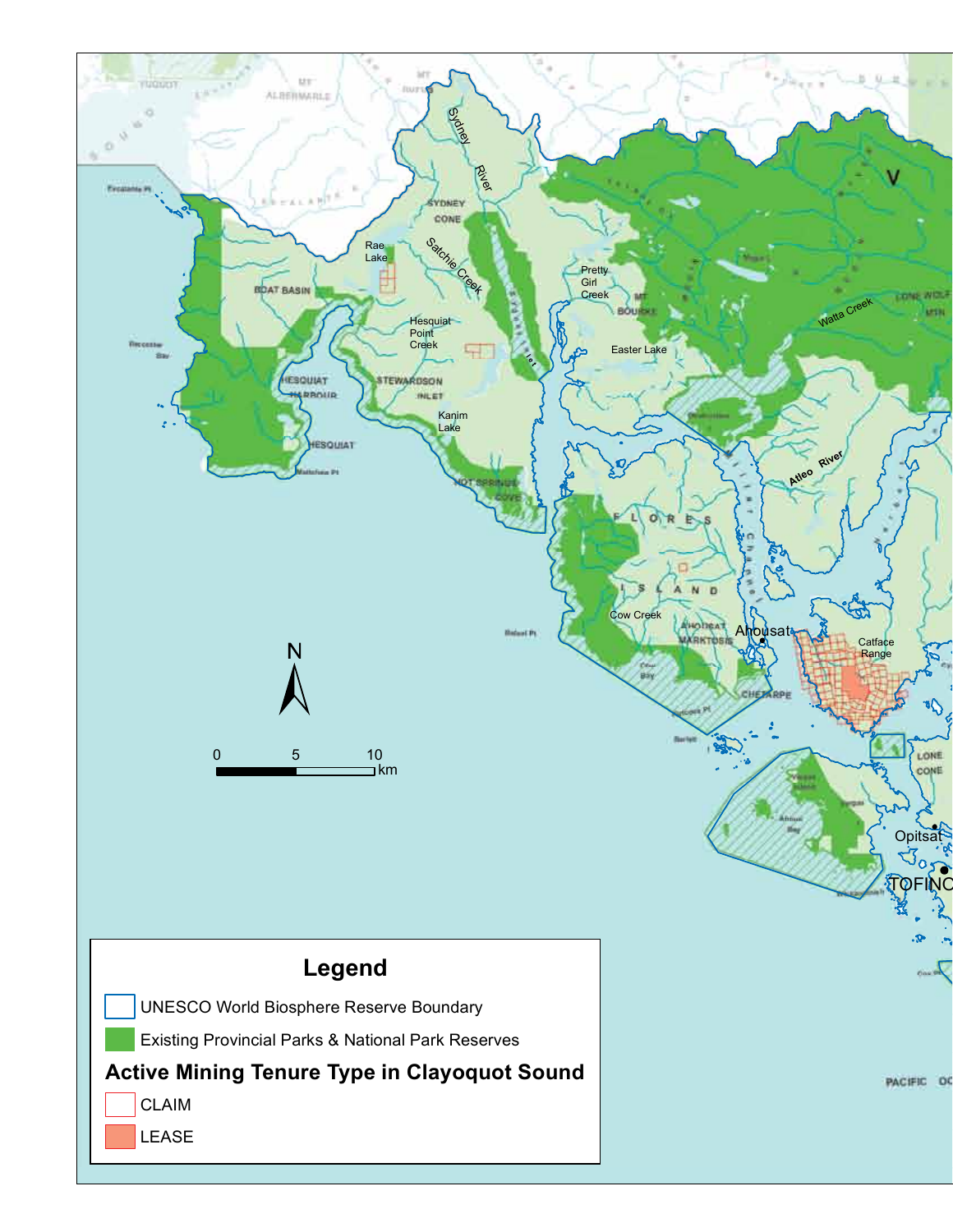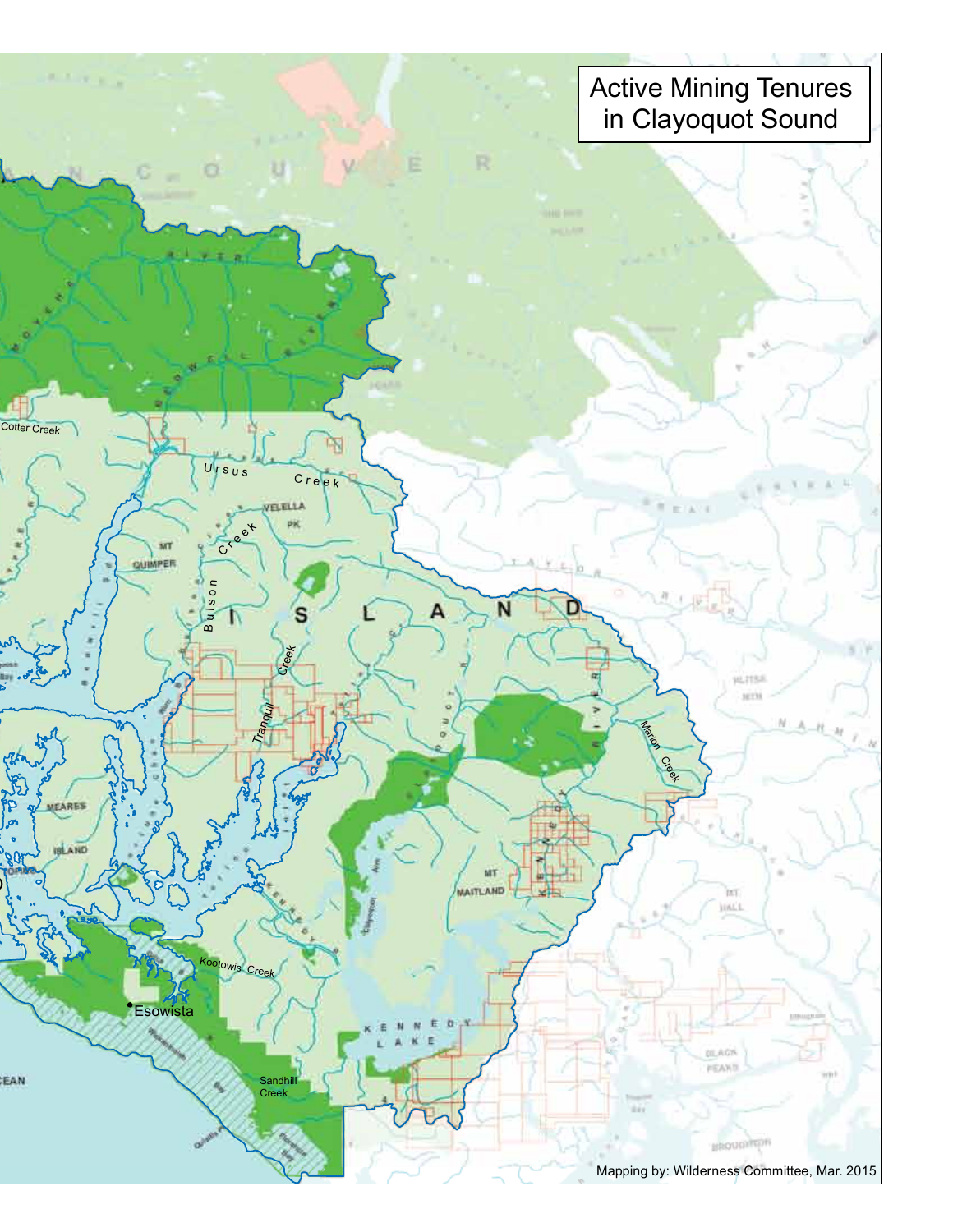# **UNINCORPORATED FREE MINERS**

Bakus, John N. is the President of MLS Mining. MLS has mineral properties all over British Columbia, and Bakus personally owns 23 claims in the Kennedy River area. The Kennedy River claims total 802.66 ha. The properties focus on Gold deposits, and five of them had work performed in June 2014.

3-1572 Lorne St East Kamloops BC CANADA V2C 1X6 irsol@telus.net (250) 377-8918 FMC Certificate Number 1102257

Paterson, Robert T. is the president of Snowfield Development Corp., a junior exploration firm based out of Port Alberni. Paterson owns two active claims between the Taylor and Kennedy rivers totaling 779 ha. On the last statement of work in 2015, one claim property had work performed and the other had a payment in lieu of work. The claims in question are being surveyed for Gold, Silver, Lead, Copper and Zinc.

3793 14 Ave Port Alberni BC CANADA V9X 5B8 FMC Certificate Number 110225254

**Birkeland, Arne O.** is a Professional Engineer and president of Arnex Resources Ltd. Birkeland owns seven active claims in Clayoquot Sound totaling 1143.71 ha. The claims are focused primarily on Nickel and Copper commodities. Birkeland's claims are located at the foot of Imperial Metals' Fandora property, on the Tofino Inlet, with others in Deer Bay and on Woman Island. Only one of the claims had work performed in the latest statement of work in 2012.

101 - 735 W 15th St North Vancouver BC CANADA V7M 1T2 (604) 904-0606 FMC Certificate Number 110222291

Brownlee, Douglas J. is a registered Professional Geologist and contract exploration geologist. Brownlee owns one active claim in Clayoquot Sound with an area of 42 ha. No work was performed according to the latest statement of work in 2014.

4794 Quesnel Hydraulic Road Quesnel BC CANADA V2J 6P9 FMC Certificate Number 110224449

#### Derrien, Anthony C. & Mattu, Sukhraj S. co-

own two claims in Clayoquot Sound (50%-50%). One claim on the south side of Clayoquot Arm has had no work done since its acquisition in 2014. The other claim, in the Kennedy River area, has had no work performed since its acquisition in 2009.

Darrien: 6202 190th St Surrey BC CANADA V3S 8H7 (604) 537-5834 FMC Certificate Number 110225792

Mattu: 1766 Salisbury Ave Port Coquitlam BC CANADA V3B 1X7 (778) 836-8819 FMC Certificate Number 110222440

Funk, Kelly B. is the founder and part owner of Piston Well Services Inc. in Red Deer, AB, and is the sole owner of 802213 AB Ltd and BC Mining Properties. Funk owns active claims on Hesquiaht Lake and near the mouth of the Moyeha River, right next to Strathcona Provincial Park. Funk has chosen to make payments instead of performing work on these claims. The primary commodities are Copper, Iron, Gold and Silver.

301 Mount Royal Place Nanaimo BC CANADA V9R 6A4 FMC Certificate Number 110224680

Grande, Glenn M. owns a single, 21.02 ha claim near the Bedwell River valley. No work was performed on the last statement of work.

2830 Boundary Road Burnaby BC CANADA V5M 3Z8 FMC Certificate Number 110224958

Howie, William I. owns six claims totaling 159.7 ha near Kennedy Lake, along the border of Pacific Rim National Park Reserve. The primary commodity on the claims is Gold. Three of the six claims had work performed in 2014, according to the last statement of work. Howie has owned many claims in the Alberni Mining Division, as well as on the east side of Vancouver Island.

5690 Beaver Creek Road Port Alberni BC CANADA V9Y 8X5 FMC Certificate Number 110227627 Krivensky, Richard J. has owned one 21.14 ha claim in the Kennedy River area since 2011. Krivensky also has multiple claims in the Port Alberni area. The claim focuses on Gold, Silver, Zinc and Copper, and no work was recorded on the last statement of work.

4895 Dunbar St Port Alberni BC CANADA V9Y3G8 FMC Certificate Number 110226898

Laroche, Francis R. is a prospector and mineral exploration contractor who has owned many mineral titles mostly in the interior of the province. In 2012, Laroche purchased four claims totaling 84.48 ha in the Kennedy River area from Chris Zimmer. He has recently made payments in lieu of performing work on these claims.

2589 Thompson Dr Kamloops BC CANADA V2C 4L5 (250) 374-8850 franklaroche@shaw.ca FMC Certificate Number 110223362

Lawes, Steven J. is a prospector who acquired a small 21 ha claim on Ursus Creek, near the base on Velella Peak. No work was been done since the claim was acquired.

Box 1202 513 Mayne Princeton BC CANADA V0X 1W0 FMC Certificate Number 110222393

McKinney, William J. owns one 42.05 ha claim located near the Strathcona Park boundary, on Ursus Creek. McKinney owns an excavation and bulldozing company in Richmond B.C. and has operated as a small-time prospector throughout B.C. No work was recently recorded on McKinney's claim. The potential commodities on the property are Gold, Lead, Zinc and Copper.

11751 Shell Road Richmond BC CANADA V7A 3W7 billdozer111@gmail.com FMC Certificate Number 110223067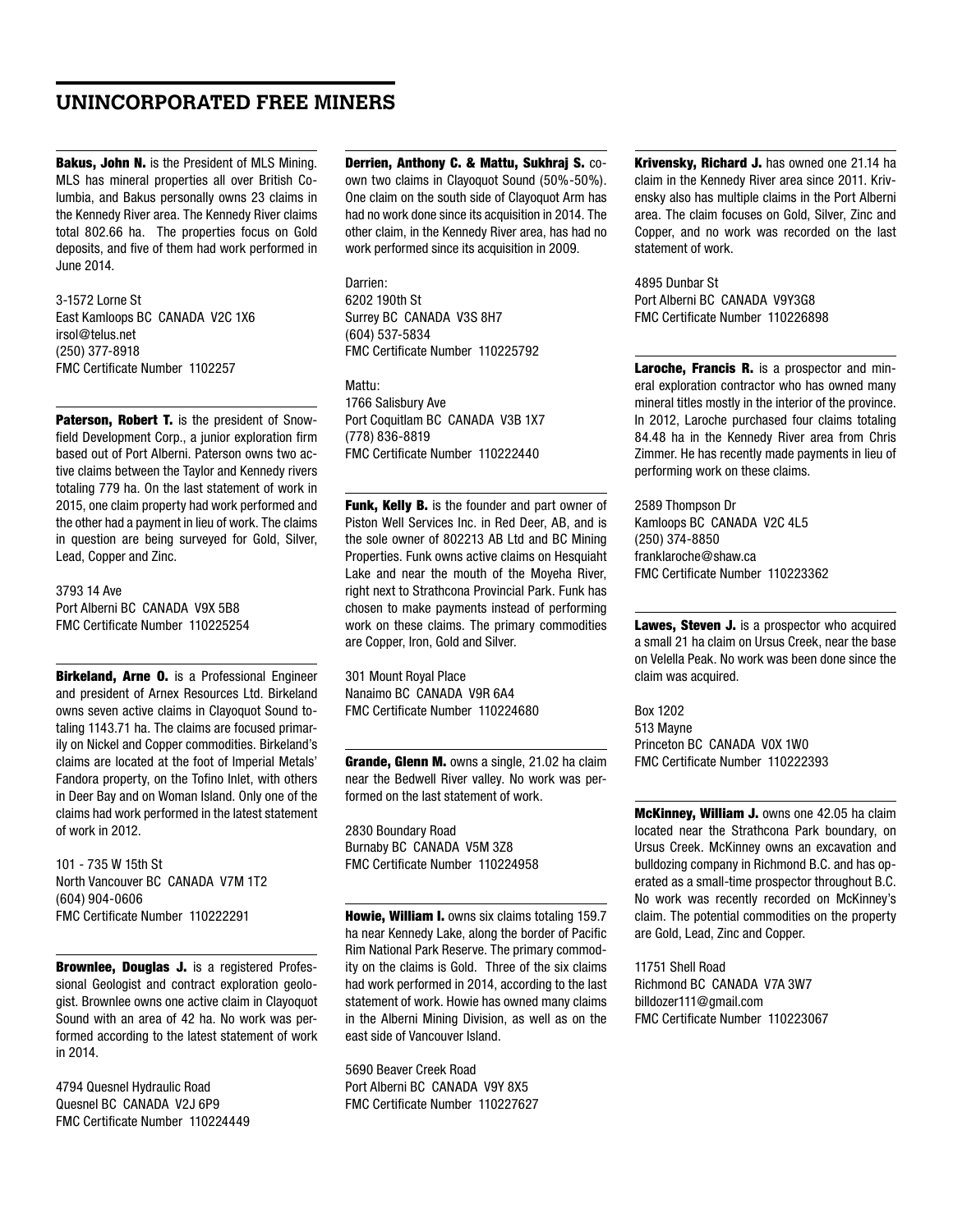# **UNINCORPORATED FREE MINERS**

Paterson, Douglas W. is a prospector from Port Alberni and owner of the private company Area Resources Ltd. Of Paterson's five claims, two of the statements of work were submitted by John Bakus, one was submitted by Area Explorations Ltd. and two were submitted by Paterson. Two of Paterson's claims had work performed in January 2015; the primary commodities are Gold, Silver and Copper.

B-3793 14th Ave Port Alberni BC CANADA V9Y 5B8 FMC Certificate Number 110223045

Perovic, Franjo is a prospector and owner of a private exploration company; Perovic Enterprises Inc. Perovic owns four claims in the Kennedy River area with an area of 294.91 ha. All four claims had geochemical work performed on the property in 2013. The minerals of interest are Gold, Silver and Copper.

13918 113th Ave Surrey BC CANADA V3R 2J5 FMC Certificate Number 110225856

Richards, William G. Pinder, Douglas B. Belanger, Glen F.

One 210.28 ha claim is owned by Richards (10%), Pinder (45%) and Belanger (45%). All three own fewer than five claims in British Columbia. According to the most recent statement of work, work was performed on the claim in November 2014. The primary interests are Gold, Copper, Silver and Zinc.

Pinder: 98 Fairwinds Rd Campbell River BC CANADA V9H 1H1 FMC Certificate Number 110224519

Richards: 2919-14th St Creston BC CANADA V0B 1G2 FMC Certificate Number 110224533

Belanger: 2387 Glenmore Rd Campbell River BC CANADA V9H 1C9 FMC Certificate Number 110224520

Scott, Steven J. co-owns one 21.09 ha claim with Christopher Zimmer that includes the mouth of Tofino Creek as it enters Deer Bay. The claim is adjacent to the Tla-o-qui-aht Eelseuklis/Onadsilth Indian Reserve. The latest statement of work indicates that no work has been done in 2015.

Box 75 Clarksburg ON CANADA N0H 1J0 tenures@hotmail.com FMC Certificate Number 110228316

Scott, Brian W. owns the only active claim on Flores Island. The claim is 21 ha in size and sits in the mountains, approximately two kilometers from Atleo Lake. The claim encompasses a marsh at the end of a stream network. The claim was submitted by Mardell Martindate in February of 2015, however Brian Scott remains the owner. Both are Yukon residents; Scott is a prospector and owner of Ace Aggregate.

Scott: Box 77 Tagish YT CANADA Y0B 1T0 bscottag@msn.com FMC Certificate Number 110228331

Martindale: Box 24 Tagish YT CANADA Y0B 1T0 FMC Certificate Number 110225864

**Zimmer, Christopher J.** owns six claims in Clayoquot Sound including whole and partial ownership of properties in the Tofino and Tranquil Creek area totaling 379.19 ha. One of Zimmer's claims, co-owned with Steven J. Scott, includes the mouth of Tofino Creek as it enters Deer Bay. Three of Zimmer's claims had work done on the latest statement of work in 2015.

Box 332 Tofino BC CANADA V0R 2Z0 FMC Certificate Number 110227954

# **CONCLUSION**

Clayoquot Sound is experiencing a moderate to high level of mining exploration. Brownfields (previously mined ore bodies) are an attractive alternative to new mine development because globally, the best locations have been mined out. Clayoquot Sound has at least 2 such brownfields (Fandora and Brynnor) which have experienced very recent exploration and are being seriously explored as viable mine developments (endorsed, along with all other mining, by the British Columbia government's new mining initiatives).

Just outside the Clayoquot Sound UNESCO Biosphere Reserve, an active iron ore mine in the middle of Strathcona Park (Nyrstar's Myra Falls mine—active since 1966), and Pacific Iron Ore's 'Pearson Project' (a potential development north of Port Renfrew) exemplify the high viability of Vancouver Island in the eyes of the mining industry.

**It is not inconceivable that mine applications are forthcoming in Clayoquot Sound.**